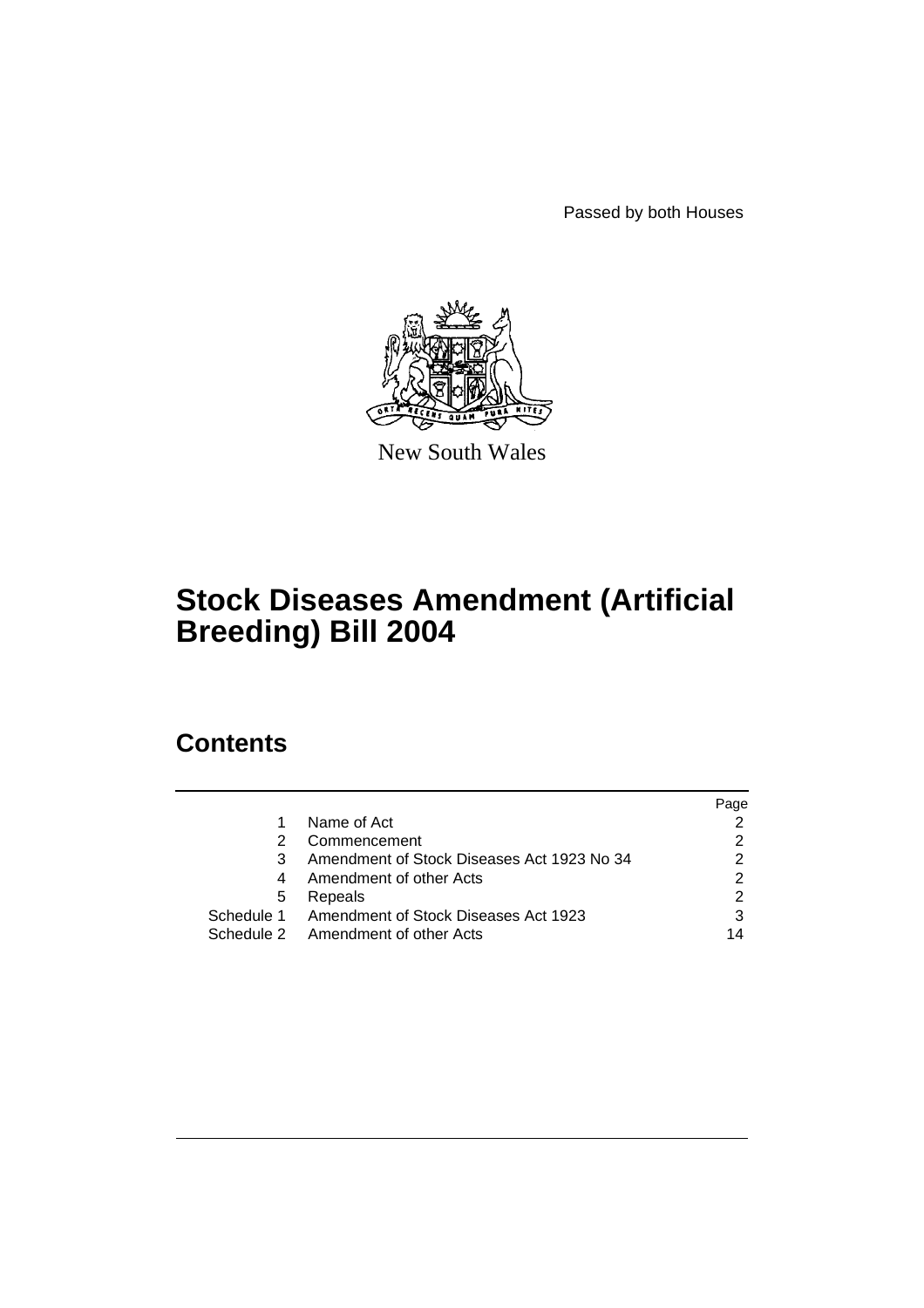*I certify that this PUBLIC BILL, which originated in the LEGISLATIVE ASSEMBLY, has finally passed the LEGISLATIVE COUNCIL and the LEGISLATIVE ASSEMBLY of NEW SOUTH WALES.*

> *Clerk of the Legislative Assembly. Legislative Assembly, Sydney, , 2004*



New South Wales

# **Stock Diseases Amendment (Artificial Breeding) Bill 2004**

Act No , 2004

An Act to amend the *Stock Diseases Act 1923* with respect to disease in artificial breeding material; to repeal the *Stock (Artificial Breeding) Act 1985*; and for other purposes.

*I have examined this Bill, and find it to correspond in all respects with the Bill as finally passed by both Houses.*

*Chairman of Committees of the Legislative Assembly.*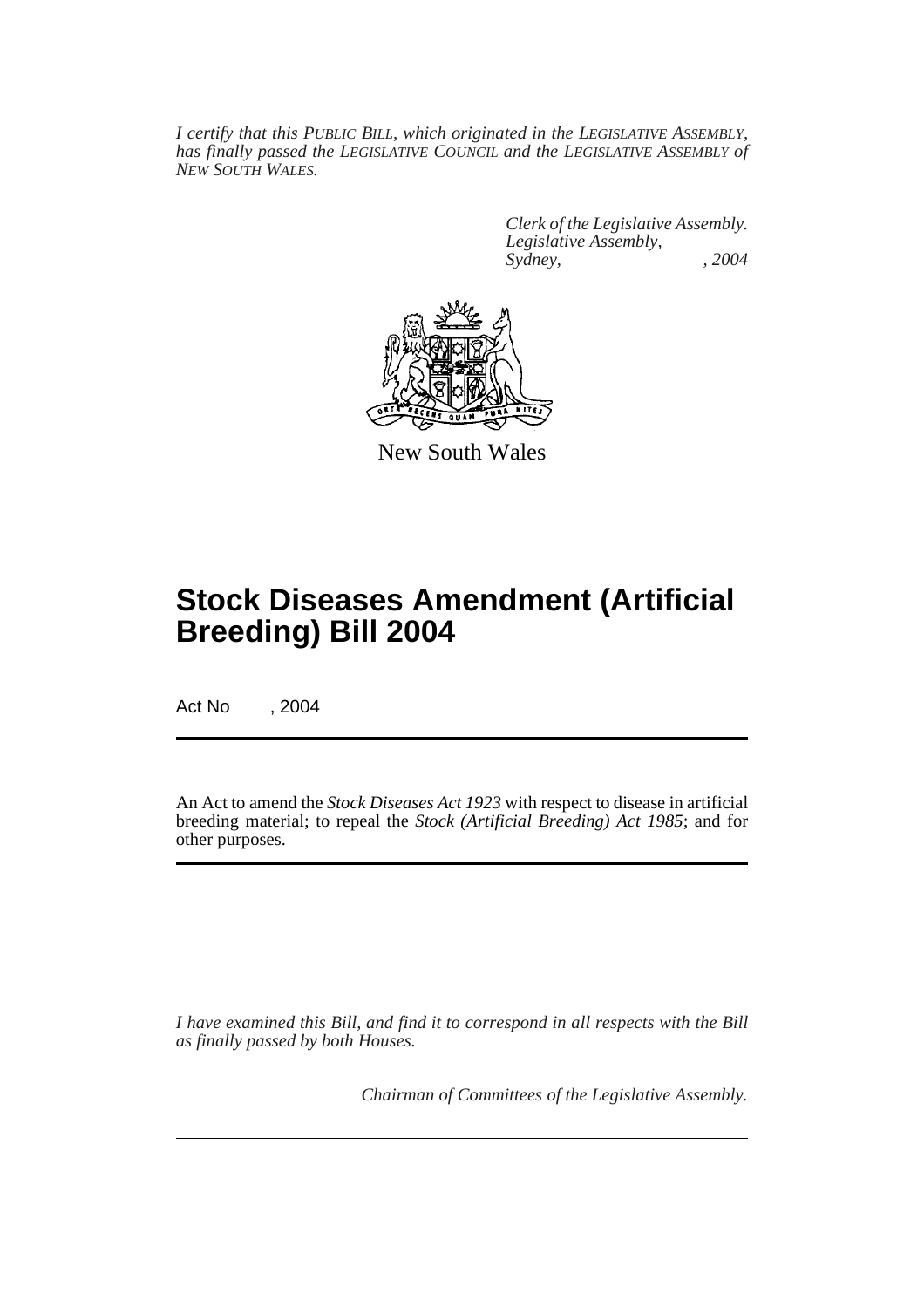#### <span id="page-2-0"></span>**The Legislature of New South Wales enacts:**

#### **1 Name of Act**

This Act is the *Stock Diseases Amendment (Artificial Breeding) Act 2004*.

#### <span id="page-2-1"></span>**2 Commencement**

This Act commences on a day or days to be appointed by proclamation.

#### <span id="page-2-2"></span>**3 Amendment of Stock Diseases Act 1923 No 34**

The *Stock Diseases Act 1923* is amended as set out in Schedule 1.

#### <span id="page-2-3"></span>**4 Amendment of other Acts**

The Acts specified in Schedule 2 are amended as set out in that Schedule.

# <span id="page-2-4"></span>**5 Repeals**

The *Stock (Artificial Breeding) Act 1985* and the *Stock (Artificial Breeding) Regulation 1995* are repealed.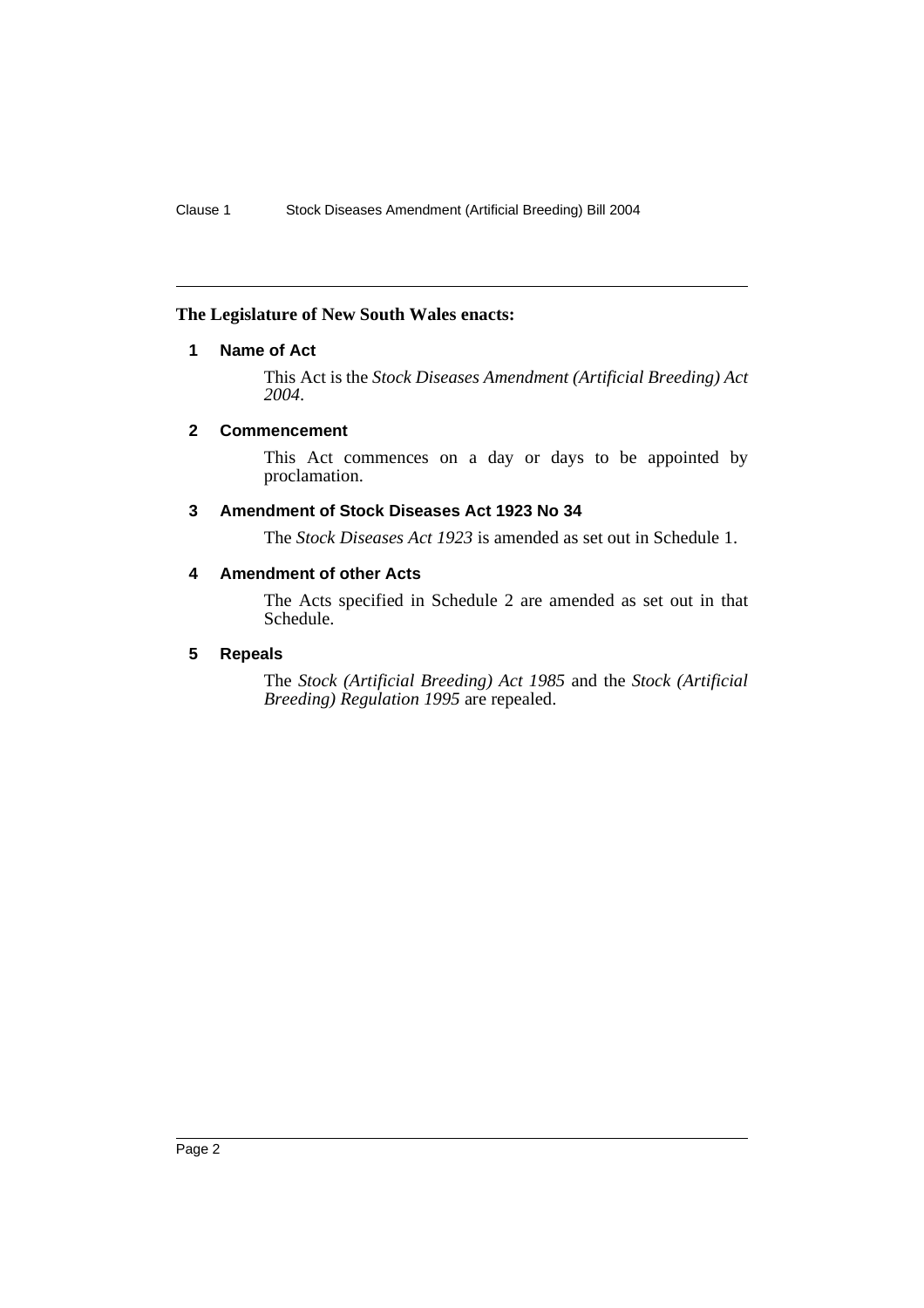Amendment of Stock Diseases Act 1923 Schedule 1

# <span id="page-3-0"></span>**Schedule 1 Amendment of Stock Diseases Act 1923**

(Section 3)

#### **[1] Section 3 Definitions**

Omit the definition of *Disease* in section 3 (1). Insert instead:

*Disease* means:

- (a) in stock—any disease, parasite or pest declared under section 4 (a) to be a disease in stock for the purposes of provisions of this Act, and
- (b) in artificial breeding material—any disease, condition or characteristic declared under section 4 (b) to be a disease in artificial breeding material for the purposes of provisions of this Act.

#### **[2] Section 3 (1)**

Insert ", and also includes artificial breeding equipment" after "kept" in the definition of *Fittings*.

#### **[3] Section 3 (1)**

Insert after paragraph (a) of the definition of *Infected*:

(a1) in relation to artificial breeding material—that stock bred from the artificial breeding material may, as a result of being bred from the material, be affected by disease in the material, or

# **[4] Section 3 (1)**

Insert in alphabetical order:

*Artificial breeding equipment* means any plant, machinery, equipment, apparatus, utensil, additive, extender, diluent, material or other thing used or intended to be used for or in connection with an artificial breeding procedure.

*Artificial breeding material* means semen, ova and embryos of any stock.

*Artificial breeding procedure* means each of the procedures of collecting, processing, handling, storing and distributing artificial breeding material and includes artificial insemination and ovum transfer.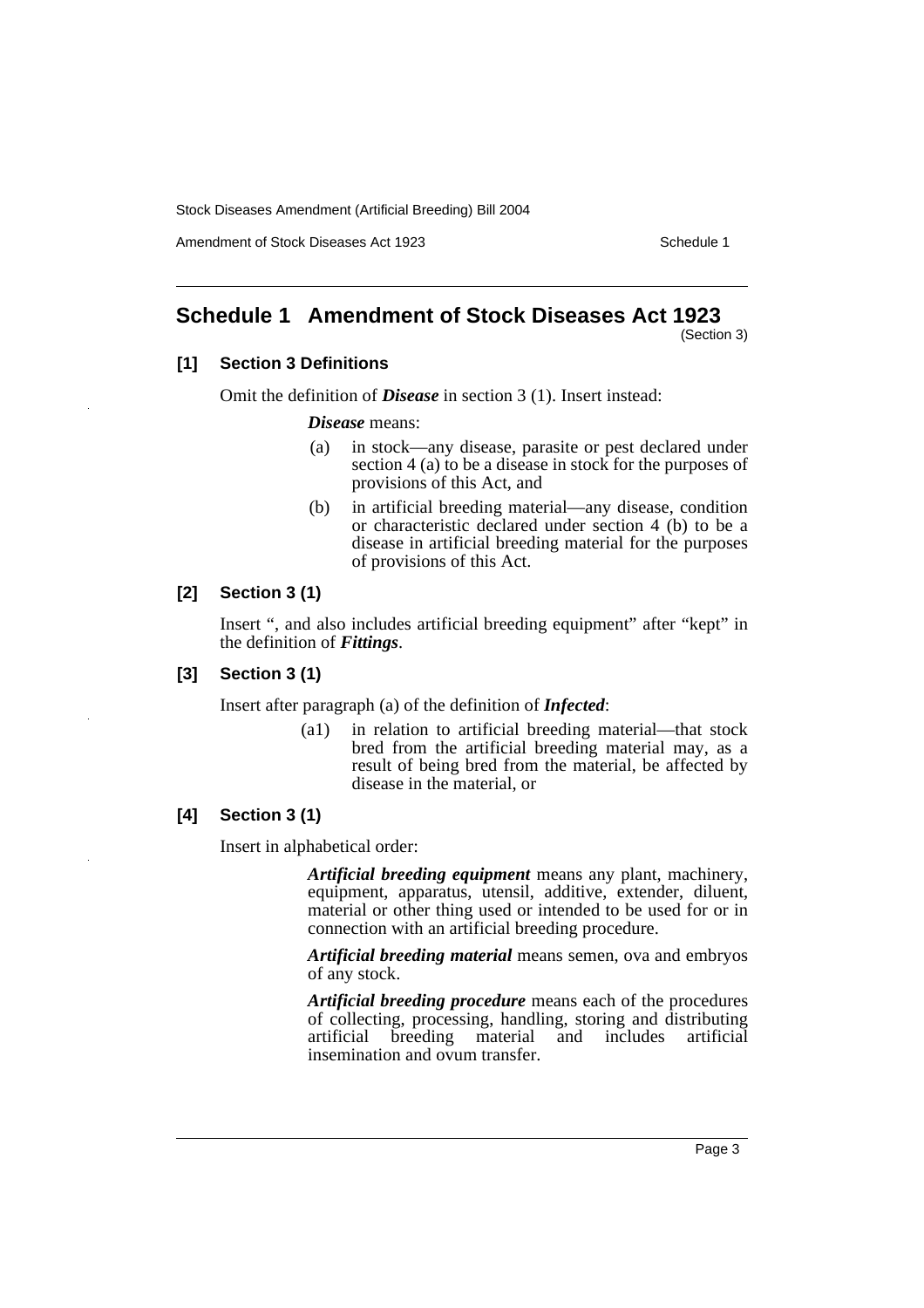Schedule 1 Amendment of Stock Diseases Act 1923

*Ova* means:

- (a) germ cells of female stock, or
- (b) cells of female stock that can develop into new members of the same species after maturation and fertilisation,

and includes fertilised cells, embryos and foetuses up to the end of the first third of pregnancy, but does not include cells or embryos of an avian species of stock.

*Ovum transfer* means any operation by which an ovum is collected from female stock and implanted in other female stock either by way of an intermediate host animal or otherwise.

*Semen* means the fluid produced by the reproductory organs of male stock and includes:

- (a) any part of that fluid, and
- (b) spermatozoa in any fluid or frozen medium.

#### **[5] Section 3 (4)**

Insert after section 3 (3):

(4) A reference in this Act to fittings contaminated with disease includes, in the case of a disease in artificial breeding material, a reference to fittings contaminated with infected artificial breeding material.

#### **[6] Section 4**

Omit the section. Insert instead:

#### **4 Diseases to which Act applies**

The Governor may by proclamation:

- (a) declare a specified disease, parasite or pest that affects or attacks stock to be a disease in stock for the purposes of the provisions of this Act (or such of those provisions as may be specified in the proclamation), or
- (b) declare a specified disease or undesirable condition or characteristic that affects stock to be a disease in artificial breeding material for the purposes of the provisions of this Act (or such of those provisions as may be specified in the proclamation).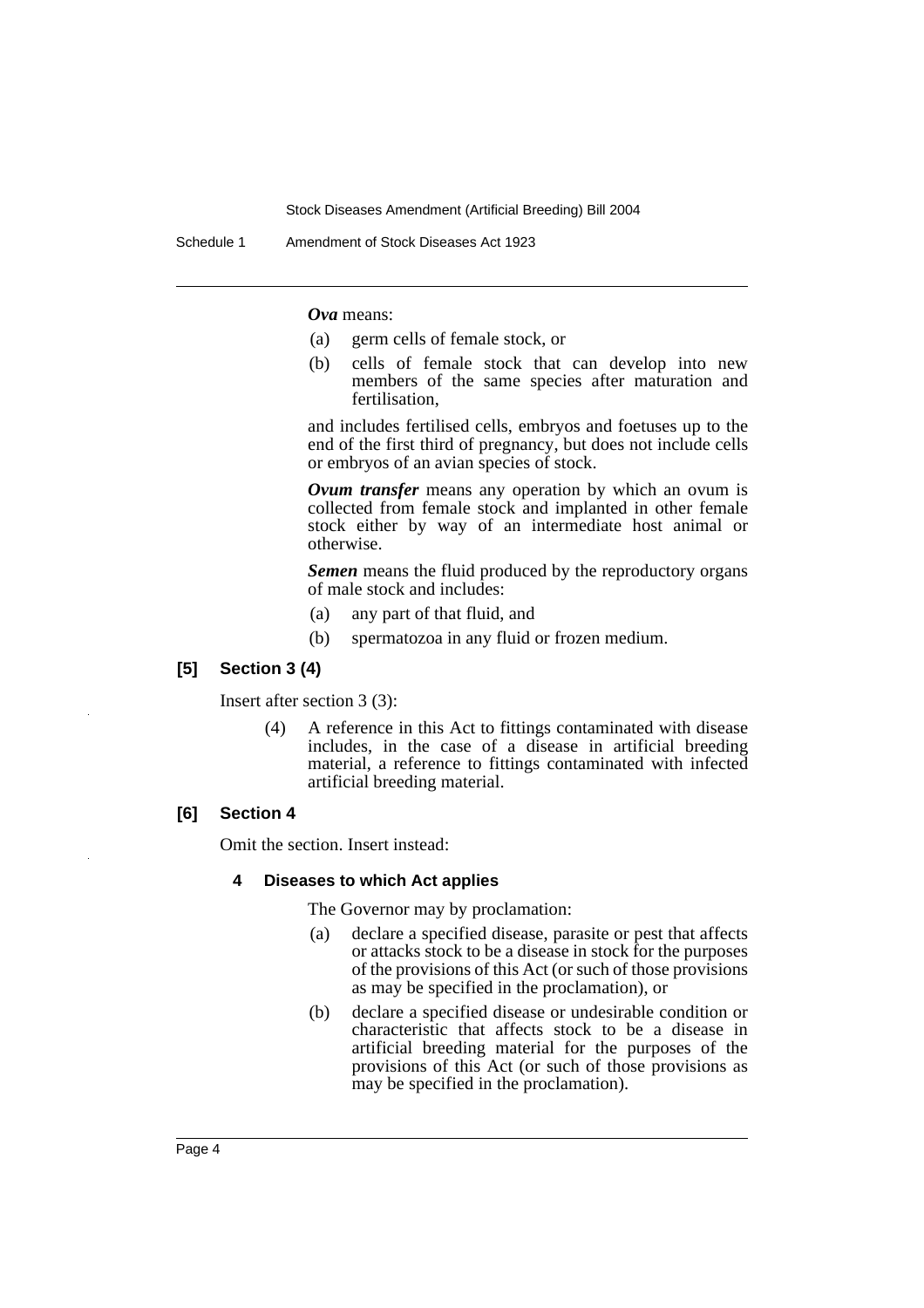Amendment of Stock Diseases Act 1923 Schedule 1

#### **[7] Section 7 Powers of inspectors**

Omit "stock or carcass or fodder or fittings" from section 7 (1) (a).

Insert instead "stock, artificial breeding material, carcass, fodder or fittings".

#### **[8] Section 7 (1) (b)**

Omit "stock or carcass".

Insert instead "stock, artificial breeding material or carcass".

#### **[9] Section 7 (1) (b)**

Omit "stock, carcass, fodder or fittings".

Insert instead "stock, artificial breeding material, carcass, fodder or fittings".

#### **[10] Section 7 (1) (bi)**

Insert "or artificial breeding material" after "stock" wherever occurring.

# **[11] Section 7 (1) (bii)**

Insert "or artificial breeding material" after "stock" where firstly and secondly occurring.

# **[12] Section 7 (1) (bii)**

Omit "stock have".

Insert instead "stock or artificial breeding material has".

# **[13] Section 7A Questions and inquiries by inspectors**

Insert ", artificial breeding material" after "stock" where firstly occurring in section 7A (1).

# **[14] Section 7A (1)**

Omit "stock, carcass, fodder or fittings".

Insert instead "stock, artificial breeding material, carcass, fodder or fittings".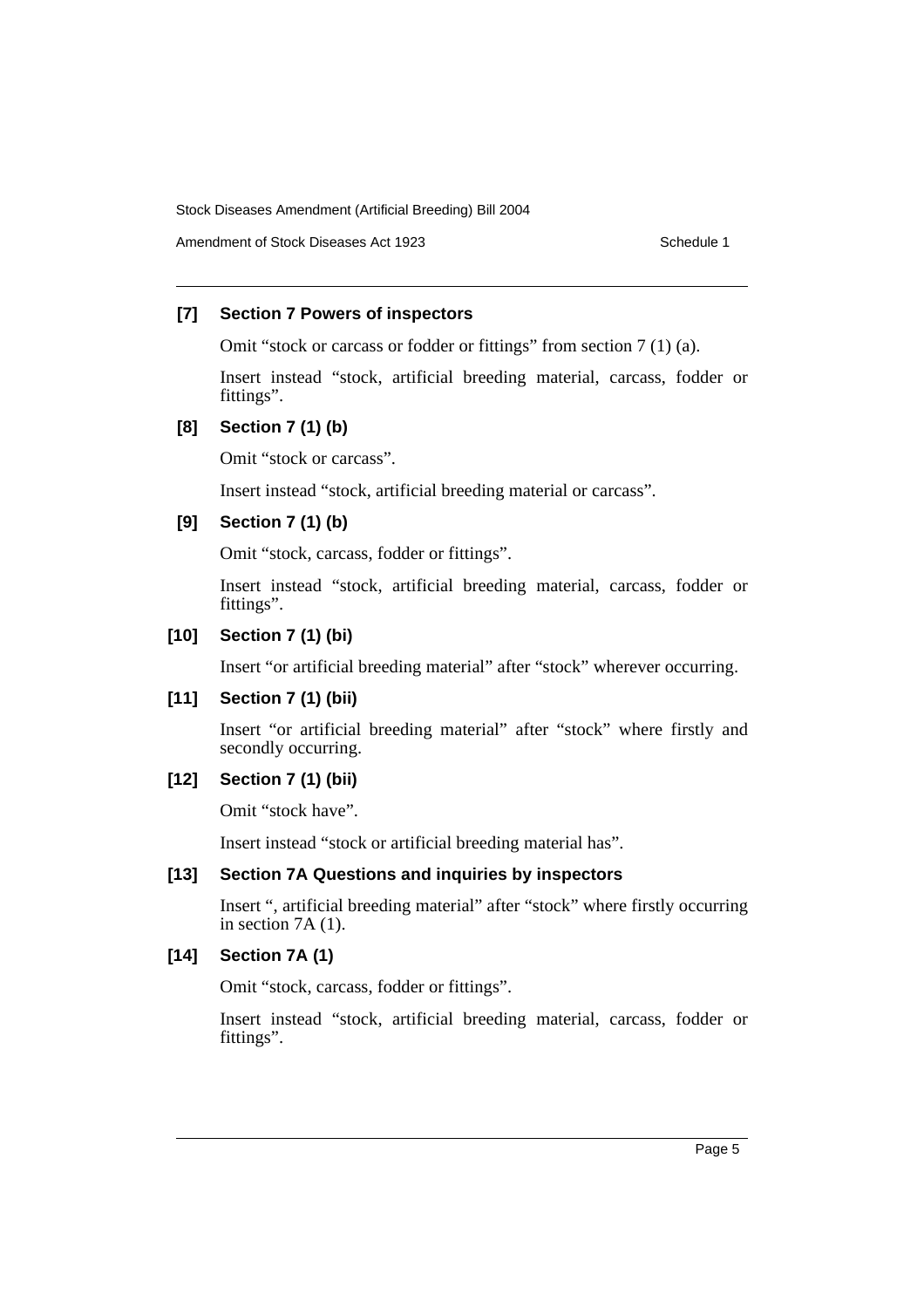Schedule 1 Amendment of Stock Diseases Act 1923

#### **[15] Section 7A (1)**

Omit "that stock, carcass or fodder or those fittings".

Insert instead "the stock, artificial breeding material, carcass, fodder or fittings".

#### **[16] Section 7A (2)**

Omit "the stock, carcass".

Insert instead "the stock, artificial breeding material, carcass".

#### **[17] Section 8 Further powers of inspectors**

Insert after section 8 (1):

(1AA) When any artificial breeding material on land or premises is found by an inspector to be diseased or suspected by the inspector of being diseased, the inspector may by notice in writing served on a person who is the owner or occupier of the land or premises require the person to keep the artificial breeding material on the land or premises for a specified period of up to 40 days.

#### **[18] Section 8 (3A)**

Insert after section 8 (3):

(3A) An inspector may, with the approval of the Chief, Division of Animal Industries, extend the period for which artificial breeding material is required to be kept on land or premises under subsection (1AA) for a further period (not exceeding 40 days) specified in a further notice in writing given to the owner or occupier of the land or premises.

#### **[19] Section 9 Occupier etc to give notice**

Insert after section 9 (2):

(2A) Subject to subsection (4), every veterinary surgeon who, as a result of an examination or consultation concerning any stock or artificial breeding material, is of the opinion or suspects that artificial breeding material is diseased, must give written notice in accordance with subsection (3AA) within a period of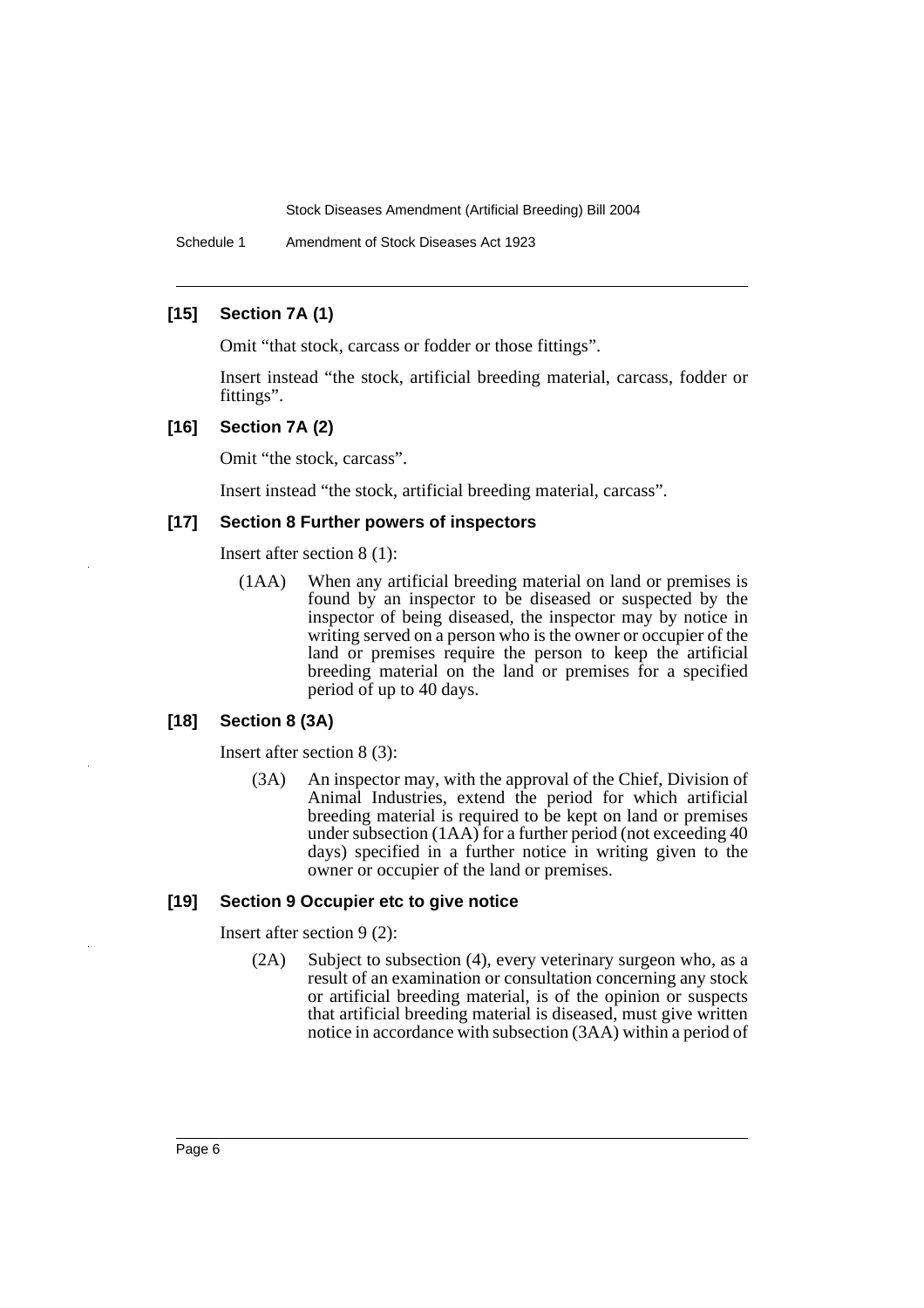Amendment of Stock Diseases Act 1923 Schedule 1

48 hours after he or she examined or was consulted with respect to the stock or artificial breeding material.

Maximum penalty: 100 penalty units.

(2B) A written notice referred to in subsection (2A) is to be given to the Senior Field Veterinary Officer for the rural lands protection district in which the stock or artificial breeding material is then located.

#### **[20] Section 9 (3AA)**

Omit the subsection. Insert instead:

- (3AA) The notice must state the following matters to the best of the knowledge of the person giving the notice:
	- (a) the nature of the disease,
	- (b) in the case of a disease in stock, the number and description of the stock and of the stock that are diseased or believed to be or suspected of being diseased,
	- (c) in the case of a disease in artificial breeding material, the nature and quantity of the artificial breeding material and of the artificial breeding material that is diseased or believed to be or suspected of being diseased,
	- (d) the location of the stock or artificial breeding material,
	- (e) the name and address of the owner of the stock or artificial breeding material,
	- (f) the name of the occupier of the land or premises where the stock or artificial breeding material is located,
	- (g) if the stock are travelling, the name and address of the person in charge of the stock.

# **[21] Section 9 (4)**

Omit "subsection (1) or (2)".

Insert instead "subsection (1), (2) or (2A)".

#### **[22] Section 9 (4)**

Omit "inspector". Insert instead "Senior Field Veterinary Officer".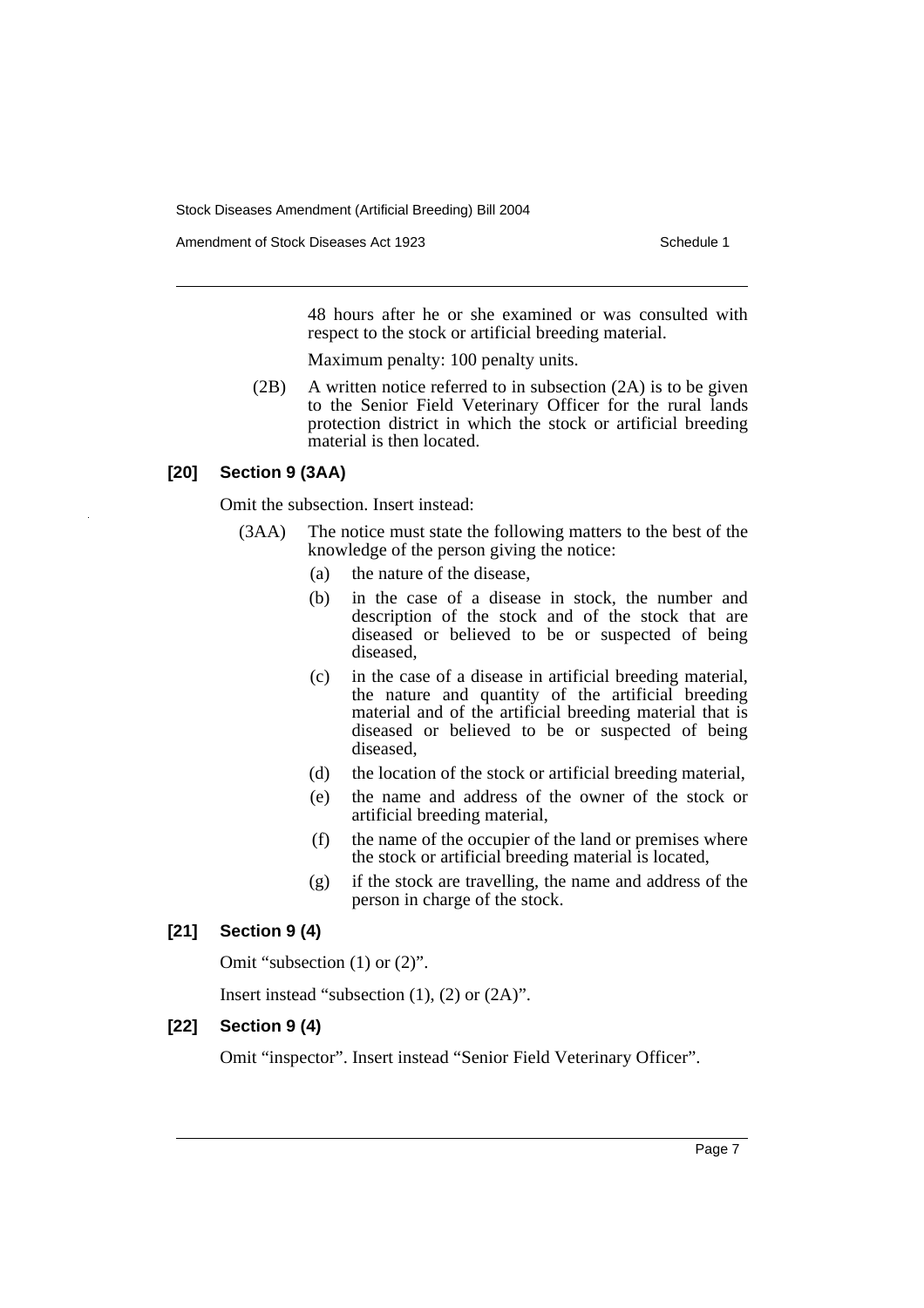Schedule 1 Amendment of Stock Diseases Act 1923

#### **[23] Section 11A Protected areas and protected (control) areas**

Insert "artificial breeding material," before "carcass" in section 11A (1).

#### **[24] Section 11A (2)**

Insert "or artificial breeding material" after "stock".

**[25] Section 11B Protection against importation of diseased stock etc**

Insert "artificial breeding material," after "stock," wherever occurring.

#### **[26] Section 12 Further powers of Minister**

Insert "artificial breeding material," before "carcass" wherever occurring.

#### **[27] Section 12A Powers of inspectors to stop, enter and search vehicles etc**

Insert "artificial breeding material," before "carcass" wherever occurring in section 12A (3) and  $(5)$  (b).

#### **[28] Section 14 Quarantine**

Insert after section 14 (4):

(4A) The regulations or orders of an inspector under subsection (4) can extend to the course of action to be taken in respect of artificial breeding material on the land concerned by the owner or occupier of the land or the owner or person in charge of the artificial breeding material.

#### **[29] Section 15 Quarantine lines**

Insert "artificial breeding material," before "carcass" in section 15 (1).

#### **[30] Section 17 Power to order destruction**

Insert "or infected artificial breeding material" after "infected stock" where firstly and lastly occurring in section 17 (1).

#### **[31] Section 17 (2)**

Omit the subsection. Insert instead:

(2) An order may be given to a person to destroy or dispose of stock or artificial breeding material or any carcass, or produce, of stock, or fodder or other thing used in connection with stock or artificial breeding material, if the stock, artificial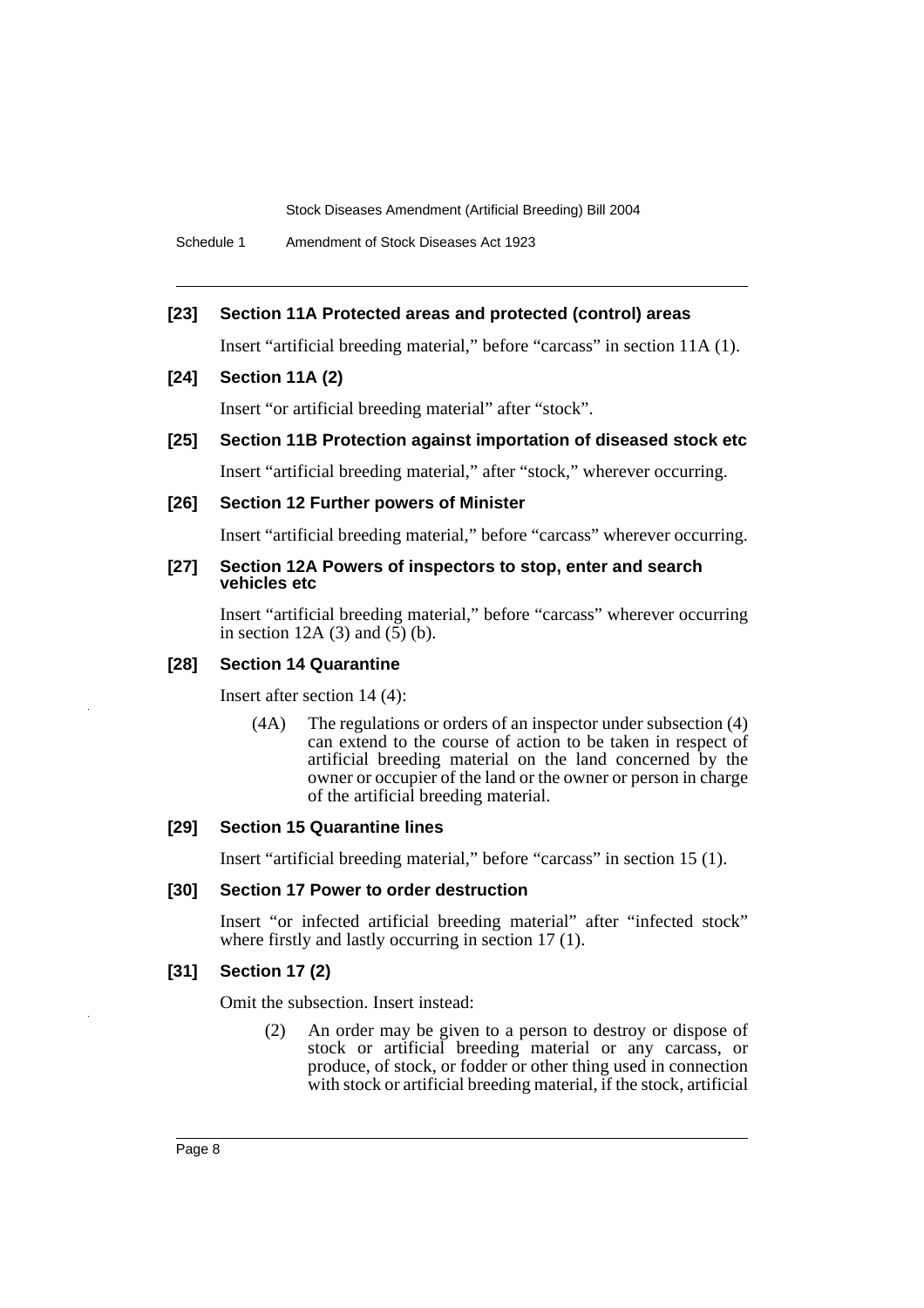Amendment of Stock Diseases Act 1923 Schedule 1

breeding material, carcass, produce, fodder or other thing is in a quarantine area, protected area or protected (control) area. For the purposes of this subsection, it does not matter whether the stock or artificial breeding material is infected or not.

#### **[32] Section 17 (3) (b)**

Insert "artificial breeding material," before "carcass" wherever occurring.

#### **[33] Part 4, Division 4**

Insert after Division 3:

#### **Division 4 Special provision for artificial breeding material**

#### **17A Orders to prevent spread of disease in artificial breeding material**

- (1) The Minister may, for the purpose of preventing the spread of disease resulting from the use of artificial breeding material, by order:
	- (a) prohibit the sale or supply, or the use for or in connection with an artificial breeding procedure, of artificial breeding material taken from specified stock, or
	- (b) prohibit the sale or supply, or the use for or in connection with an artificial breeding procedure, of artificial breeding equipment used for or in connection with an artificial breeding procedure involving specified stock or involving artificial breeding material taken from specified stock, or
	- (c) require the owner or person in charge of artificial breeding material taken from specified stock to take specified action in respect of that artificial breeding material, or
	- (d) require the owner or person in charge of artificial breeding equipment used for or in connection with an artificial breeding procedure involving specified stock or involving artificial breeding material taken from specified stock to take specified action in respect of that artificial breeding equipment, or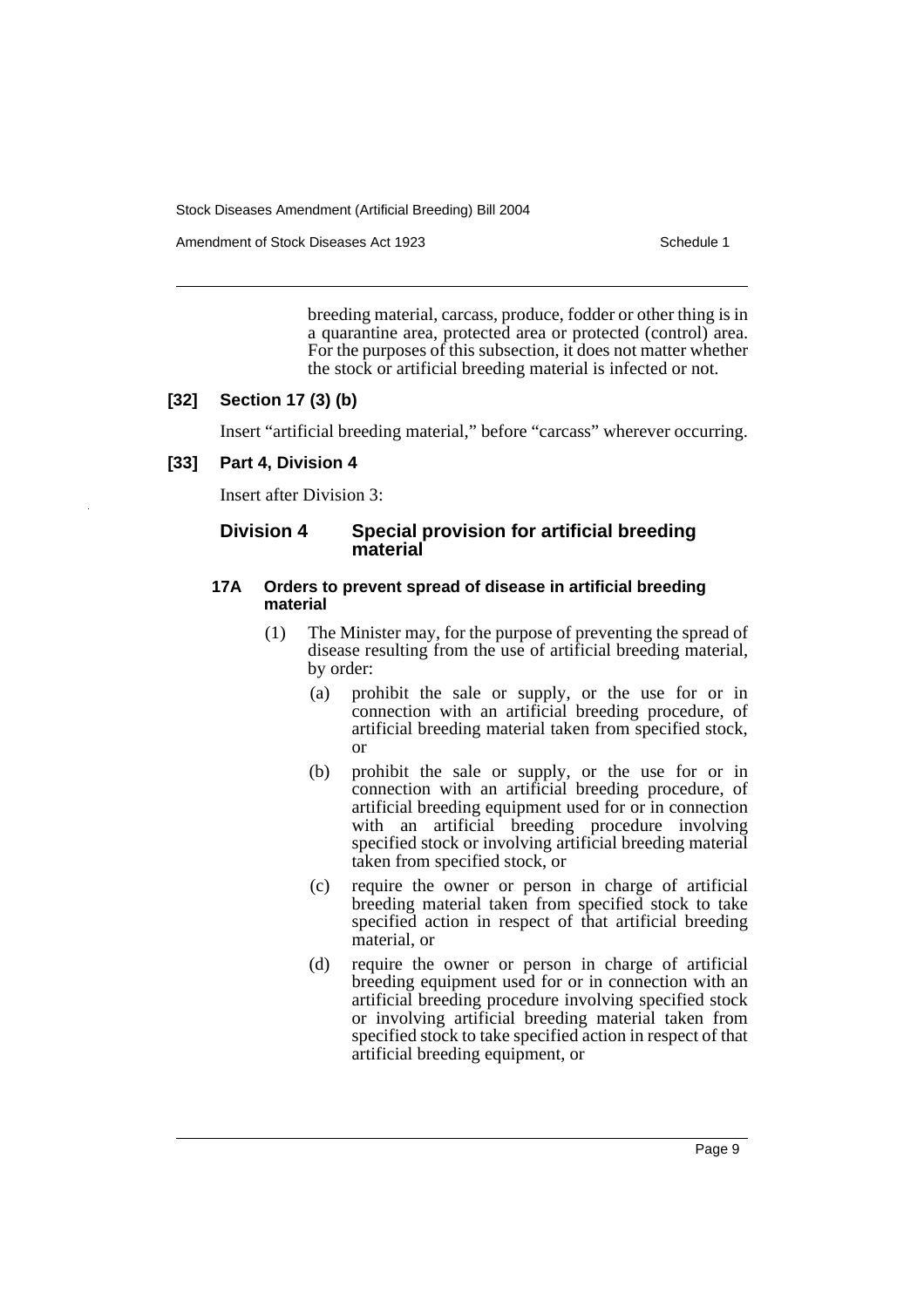Schedule 1 Amendment of Stock Diseases Act 1923

- (e) order the owner or person in charge of specified stock to cause the stock to be tested for disease in a specified manner prior to the collection of artificial breeding material from the stock.
- (2) The action that a person can be required to take in respect of artificial breeding material or artificial breeding equipment by an order under this section is any of the following:
	- (a) the testing of the material or equipment in a specified manner,
	- (b) the storing of the material or equipment in a specified manner,
	- (c) the disposal or destruction of the material or equipment in a specified manner,
	- (d) such other action as may be prescribed by the regulations.
- (3) An order under this section can specify stock by reference to individuals or by reference to type, breed, blood line or species of the stock or characteristics of the stock.
- (4) An order under subsection (1):
	- (a) may be general or limited in its application to a specified part of the State, and
	- (b) may prohibit an activity absolutely or subject to specified exceptions or to compliance with specified conditions.
- (5) An order under this section is (unless revoked sooner) revoked 6 months after the date on which the order was published in the Gazette.
- (6) Sections 39, 40 and 41 of the *Interpretation Act 1987* apply to an order under this section in the same way as they apply to a statutory rule within the meaning of that Act.

#### **[34] Section 19 Power to seize stock etc**

Insert "or artificial breeding material" after "stock" wherever occurring in section 19 (1).

#### **[35] Section 19 (2)**

Insert "or artificial breeding material" after "Any stock".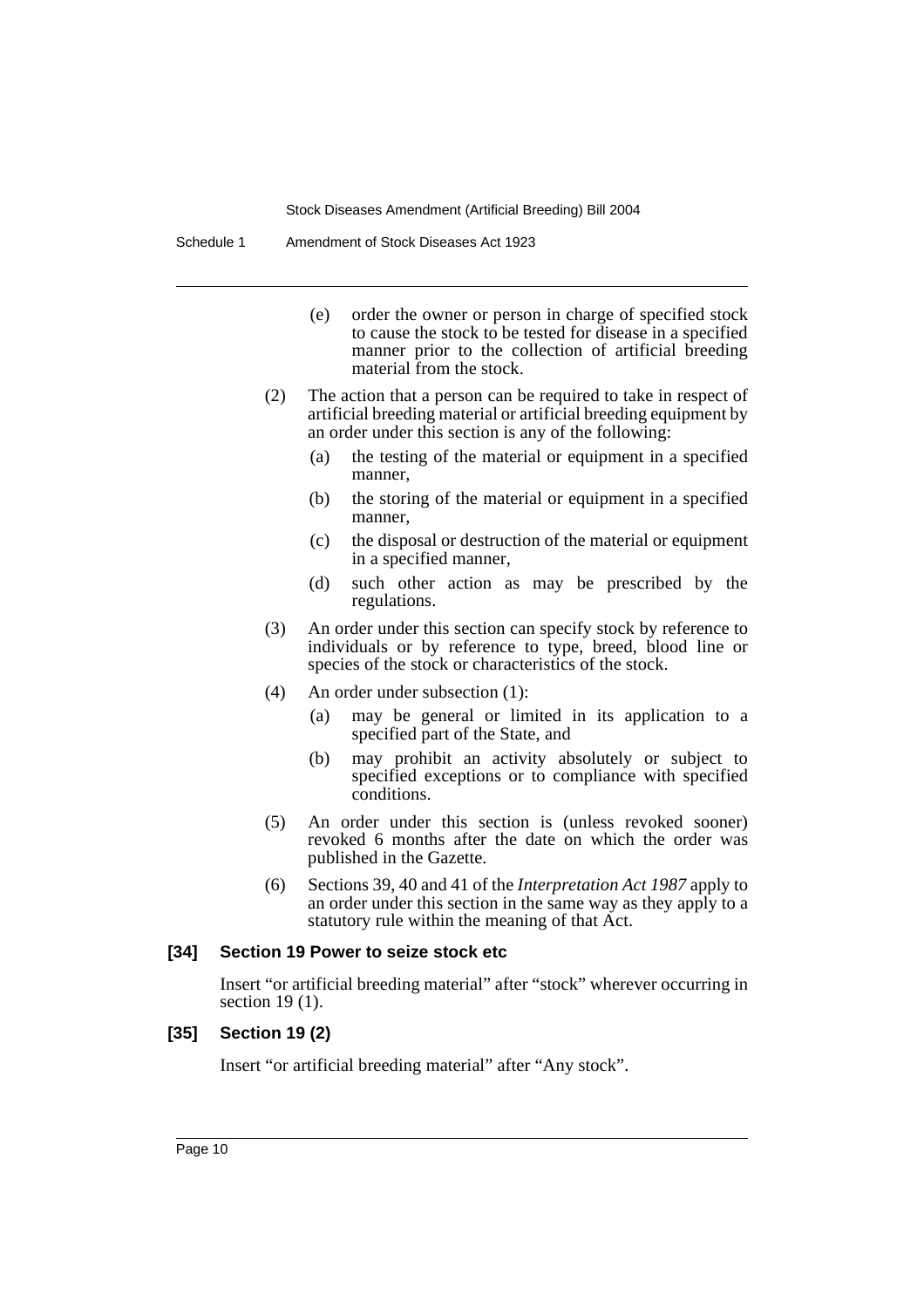Amendment of Stock Diseases Act 1923 Schedule 1

# **[36] Section 19 (2) and (3)**

Insert "artificial breeding material," before "carcass" wherever occurring.

#### **[37] Section 20 Illegal introduction of stock or artificial breeding material**

Insert "artificial breeding material or" before "stock" wherever occurring.

#### **[38] Section 20C Movement of stock and artificial breeding material**

Insert "artificial breeding material," before "carcass" in the definition of *stock* in section 20C (6).

#### **[39] Section 20FA Treatment or seizure of stock etc**

Insert "artificial breeding material," before "carcass" in section 20FA (3).

#### **[40] Section 20H Compliance with proclamations, orders, undertakings etc**

Insert "or artificial breeding material" after "stock" in section 20H (1) (c1).

# **[41] Section 20J Providing false or misleading information**

Omit "disposition of stock" from section 20J (2).

Insert instead "disposition of stock or artificial breeding material".

# **[42] Section 20J (2) (a)**

Insert "artificial breeding material," before "carcasses".

# **[43] Section 20J (2) (b)**

Insert "or artificial breeding material" after "stock".

#### **[44] Section 21A Evidence of scientific examination**

Insert "artificial breeding material," after "examined any stock," in section 21A (2).

# **[45] Section 21A (2)**

Omit "derived from any stock or carcass".

Insert instead "derived from any stock, artificial breeding material or carcass".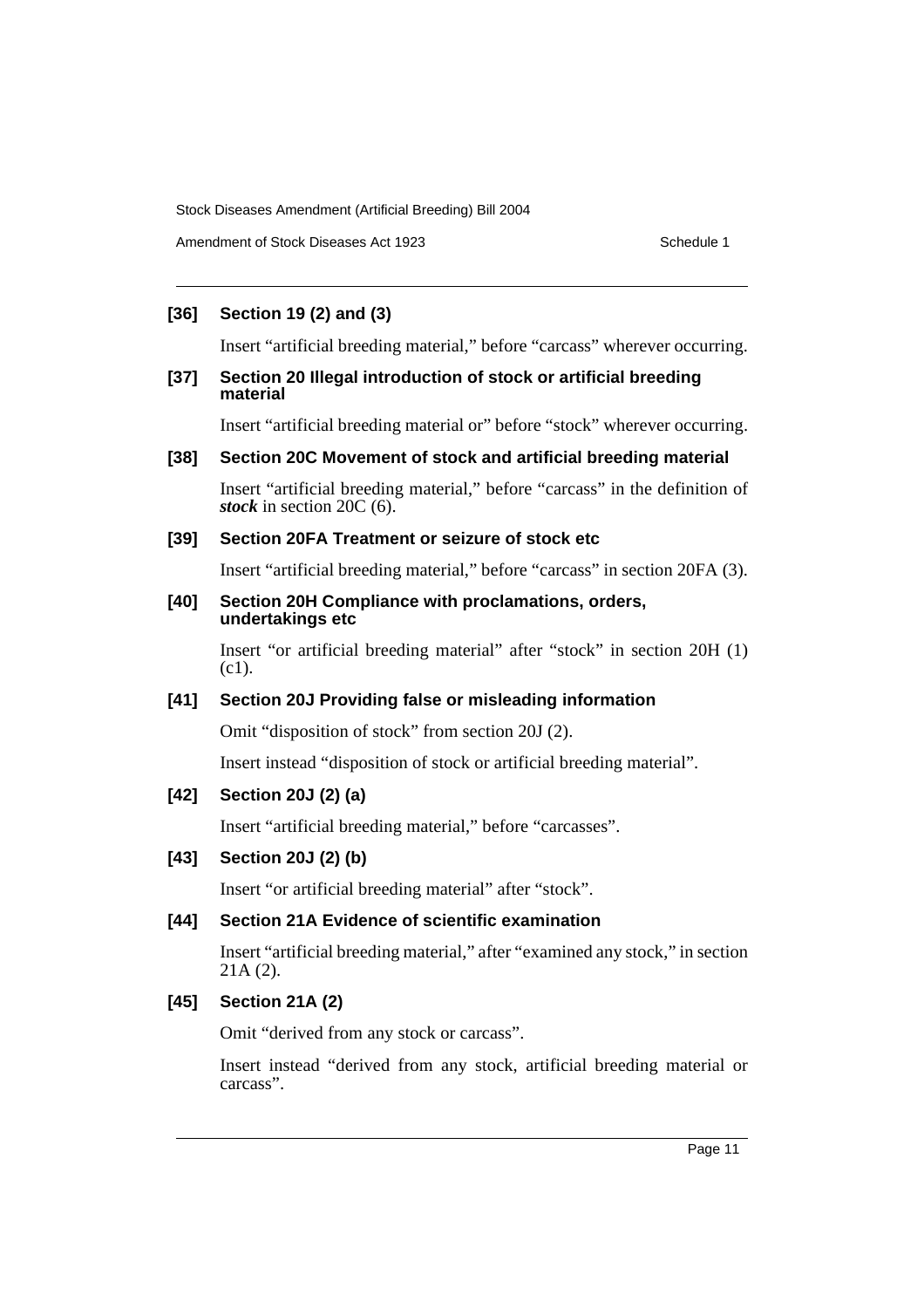Schedule 1 Amendment of Stock Diseases Act 1923

# **[46] Section 22A Protection from liability for providing information or advice**

Insert "artificial breeding material," after "stock,".

# **[47] Section 23 Regulations**

Insert "or artificial breeding material" after "stock" in section 23 (1) (a).

# **[48] Section 23 (1) (b)**

Insert "or artificial breeding material" after "stock" wherever occurring.

#### **[49] Section 23 (1) (e)**

Insert "or artificial breeding material" after "stock" wherever occurring.

# **[50] Section 23 (1) (f)**

Insert "artificial breeding material," after "stock,".

# **[51] Section 23 (1) (k)**

Insert "or artificial breeding material" after "stock".

# **[52] Section 23 (1) (l)**

Insert "or artificial breeding material" after "stock" wherever occurring.

# **[53] Section 23 (1) (o)**

Insert ", artificial breeding material" after "any stock".

# **[54] Section 23 (1) (r)**

Insert "or artificial breeding material" after "stock" wherever occurring.

# **[55] Schedule 2 Savings, transitional and other provisions**

Insert at the end of clause 1 (1):

*Stock Diseases Amendment (Artificial Breeding) Act 2004*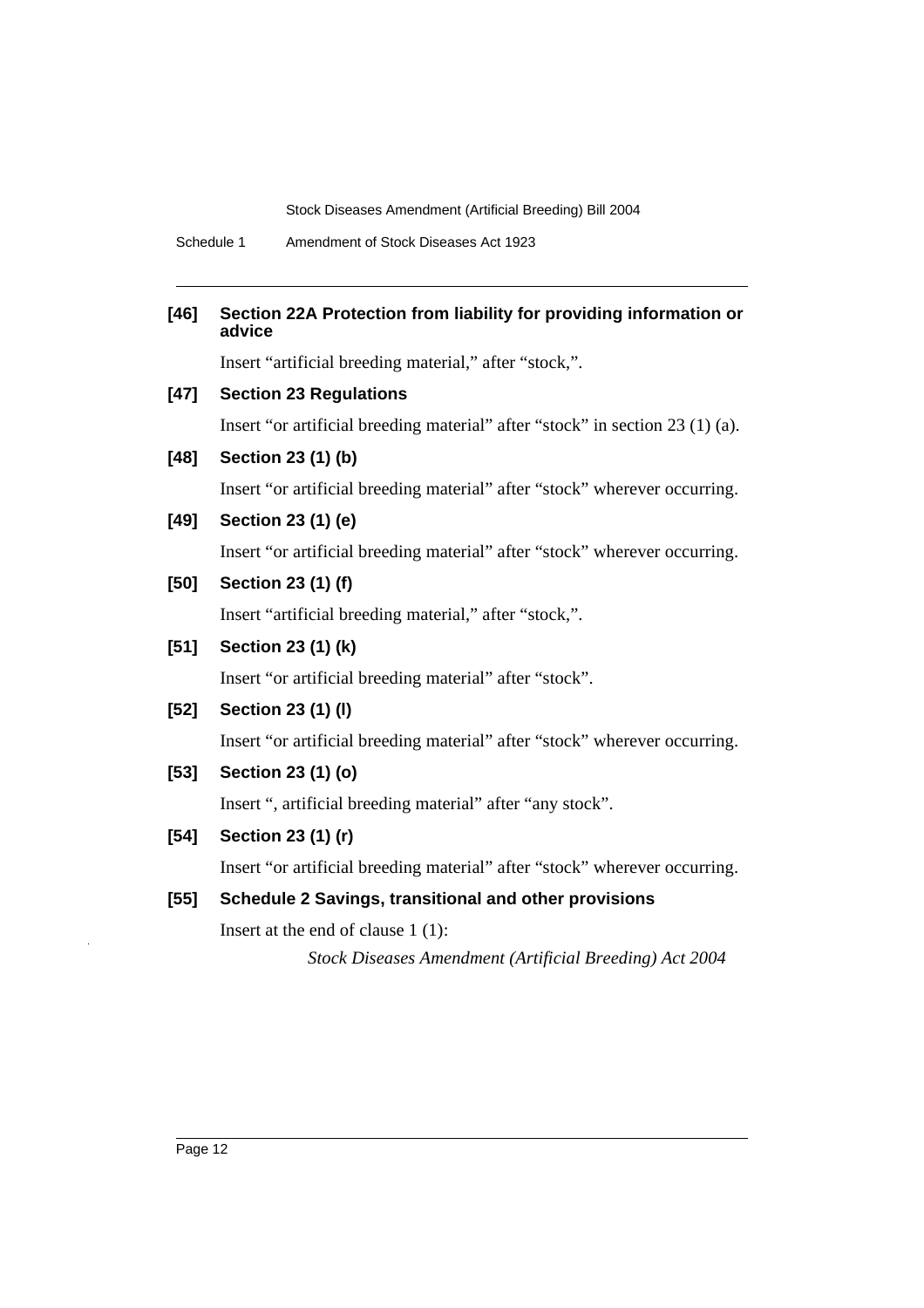Amendment of Stock Diseases Act 1923 Schedule 1

#### **[56] Schedule 2**

Insert at the end of the Schedule:

# **Part 5 Provisions consequent on enactment of Stock Diseases Amendment (Artificial Breeding) Act 2004**

#### **13 Saving of proclamations**

- (1) A proclamation in force under section 4 immediately before the substitution of that section by the *Stock Diseases Amendment (Artificial Breeding) Act 2004* is taken to have been made under that section as substituted.
- (2) Such a proclamation is taken to constitute a declaration under section 4 (a) of a disease in stock, so as to distinguish it from a proclamation under section 4 (b) of a disease in artificial breeding material.

#### **14 Licences**

- (1) On the repeal of the *Stock (Artificial Breeding) Act 1985*, any licence in force under that Act is cancelled.
- (2) Any fee paid in connection with the issue of such a licence is not refundable, either in whole or in part.
- (3) A person who was the holder of a licence cancelled under this clause must, if directed to do so in writing by the Director-General, return the licence to the Director-General within the period specified in the direction.

Maximum penalty: 20 penalty units.